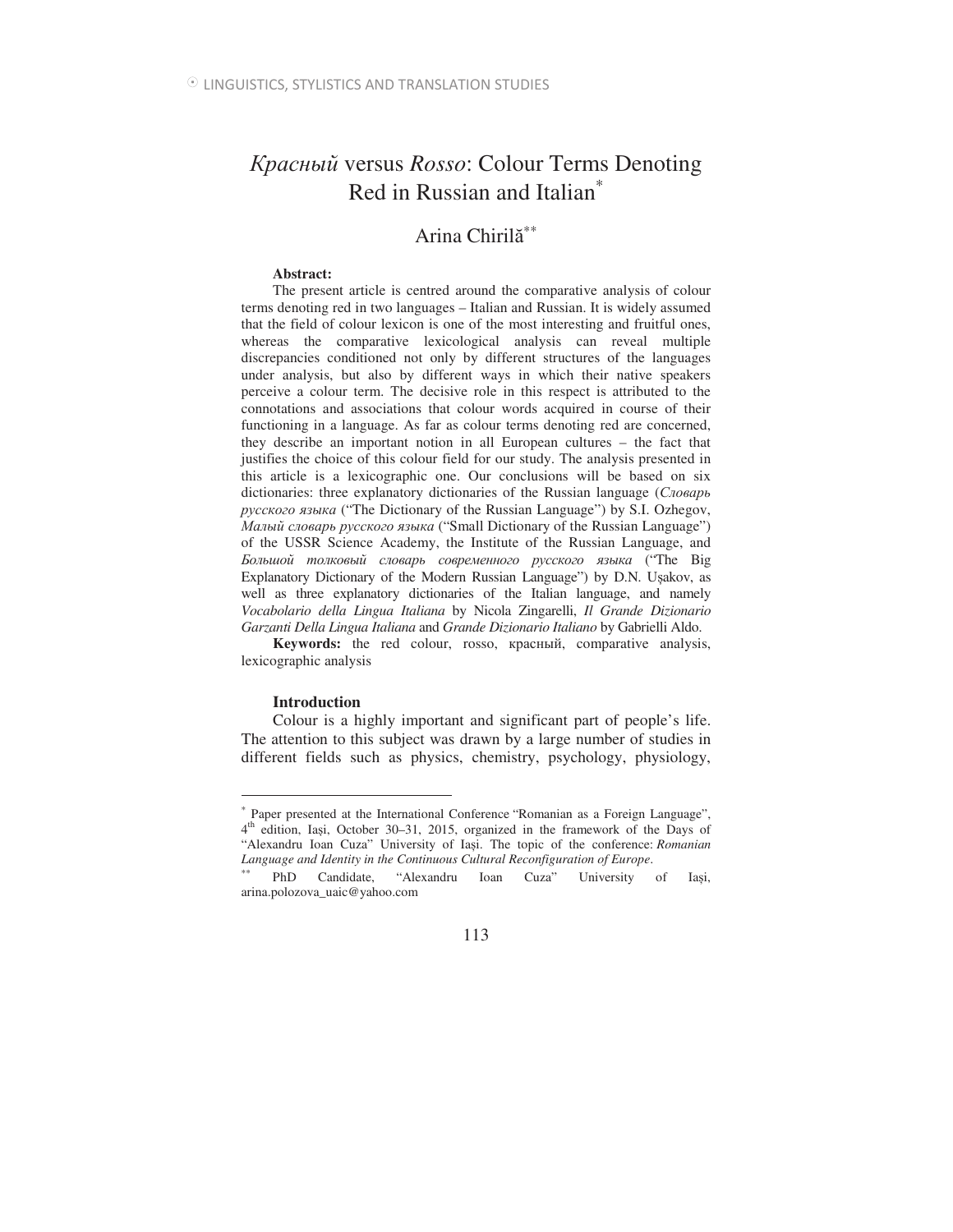SS

culturology, the history of art and, last but by no means least, philology that developed manifold theories in relation to colour naming. It is widely assumed that the field of colour lexicon is one of the most interesting and fruitful ones for philological research. It offers extensive data for the analysis: colour terms frequently appear not only in everyday conversations, but also in specialized studies and on pages of works of verbal art. Thus, colour terms have proved to be a substantial element of literary pieces, performing the role of rendering the author's intention and contributing to the creation of an effect meant to get the readers into a certain state. However, the subject of this article does not consist in the role of colour words in a work of verbal art. Our attention is centred around the terms of one certain colour and the way they appear in the explicative monolingual dictionaries. Moreover, the present study includes the comparative analysis of the analogous terms in two languages – Italian and Russian. Such an approach would allow us to reveal multiple discrepancies conditioned not only by different structures of the languages under analysis, but also by different ways in which their speakers perceive a certain colour term. The decisive role in this respect is given to the connotations and associations that colour words acquired in course of their functioning in a language. Thus, such an analysis would allow us to contrast the perception of the respective term not only in different languages, but also in different cultures and mentalities.

As far as the choice of the red colour as the subject of this article is concerned, it is perfectly justified. According to previous studies, it is extremely significant for all European cultures, whereas in the Russian language it is an ethno-relevant colour (Светличная, 2003: 139). It should be mentioned in this connection that the colour terms denoting red were demonstrated to be predominant in the lexico-semantic group of Russian colour terms in all historical periods of the development of the language (Бахилина, 1975: 31).

The present analysis is based on six explanatory dictionaries. On the one hand, we have chosen three Russian explanatory dictionaries: Словарь русского языка ("The Dictionary of the Russian Language") by S.I. Ozhegov, Малый словарь русского языка ("Small Dictionary of the Russian Language") of the USSR Science Academy, the Institute of the Russian Language, and *Большой толковый словарь современного* русского языка ("The Big Explanatory Dictionary of the Modern Russian Language") by D.N. Usakov. On the other hand, Italian colour terms will be examined in the following Italian explanatory dictionaries: *Vocabolario della Lingua Italiana* by Nicola Zingarelli, *Il Grande Dizionario Garzanti Della Lingua Italiana* and *Grande Dizionario Italiano* by Gabrielli Aldo.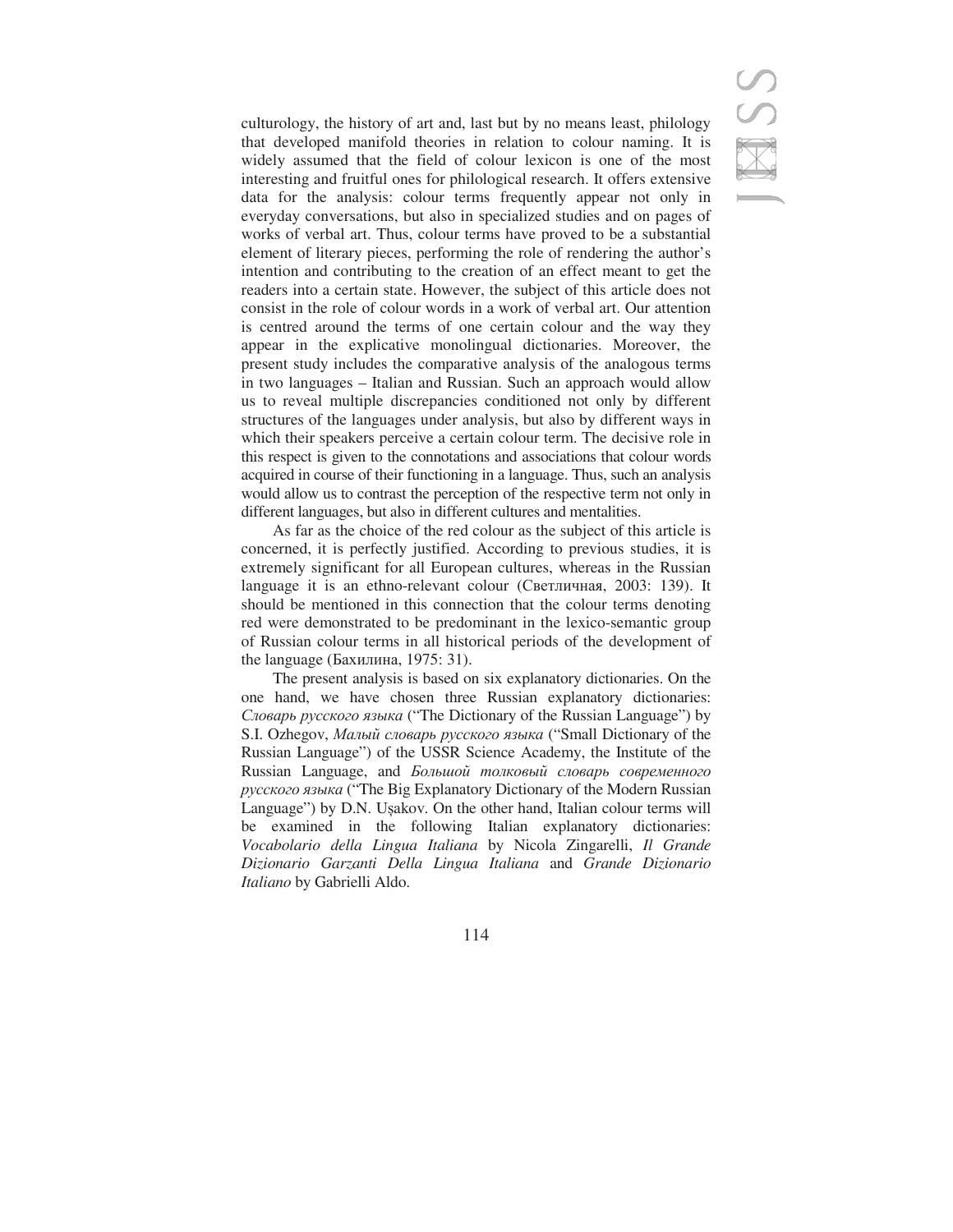## **Red Colour and Its Shades in Russian Explanatory Dictionaries**

According to the structuralist approach to the study of colour lexicon, the latter can be regarded as a lexical field. One of the central terms of the Russian system of colour lexicon is *красный* (Макеенко, 1999: 31) – the word that denotes a highly important notion for Russian culture and, from the universalists' point of view, constitutes a basic colour term in the Russian language (Berlin, 1999: 99). This aspect is clearly reflected by the numerous meanings and expressions containedin the explanatory dictionaries. Despite the pejorative connotations that are bound to appear since the red colour is the colour of blood and fire (красный петух, красное пламя), also describing the red colour of a body caused by the excessive consume of alcohol (especially in reference to the colour of the face), the term *красный* is perceived positively by the native speakers of the Russian language. First and foremost, this adjective renders a beautiful and bright colour of natural objects and parts of human body (especially that of women's lips – красные губы). Second, this term is highly poetical when it realizes the semes "good, bright, clear" (красный денёк, красный угол, лето *kpacное*), as well as "beautiful, wonderful" (for example, *красная невеста, красная даль, красная девица*). Yet another meaning of the word in which it gains meliorative connotations is that of a precious and rare object (*красная рыба, красный зверь, красный лес, Красная \$* ). In Russian folk culture red marks the most important and expressive elements (красная строка, красной нитью, красное *cловцо*), as well as things that deal with celebrations (красное крыльцо, красная горка). As for the political associations inevitable in this case, they come to the fore in the Russian language, clearly marking the history of Russia. The Russian perception of the phenomenon can hardly seem to be critical, since the word combinations *красная армия*, красные войска, красный галстук render the Soviet period realia and do not provoke strongly negative associations.

We shall proceed with the analysis of the colour terms that denote the shades of red chosen for the present study, and namely *poзoвый*, гранатовый, карминовый (карминный, кармин), малиновый, багряный, багровый, рубиновый (рубин), пунцовый, червонный, червлёный, коралловый and румянец.

As far as *розовый* is concerned, it renders a light shade between red and white. The Russian native speakers' perception of this term is mainly meliorative, describing the rosy colour of a girl's cheeks or lips or that of children's healthy faces. Another typical usage of this adjective is the description of the colour of natural phenomena (for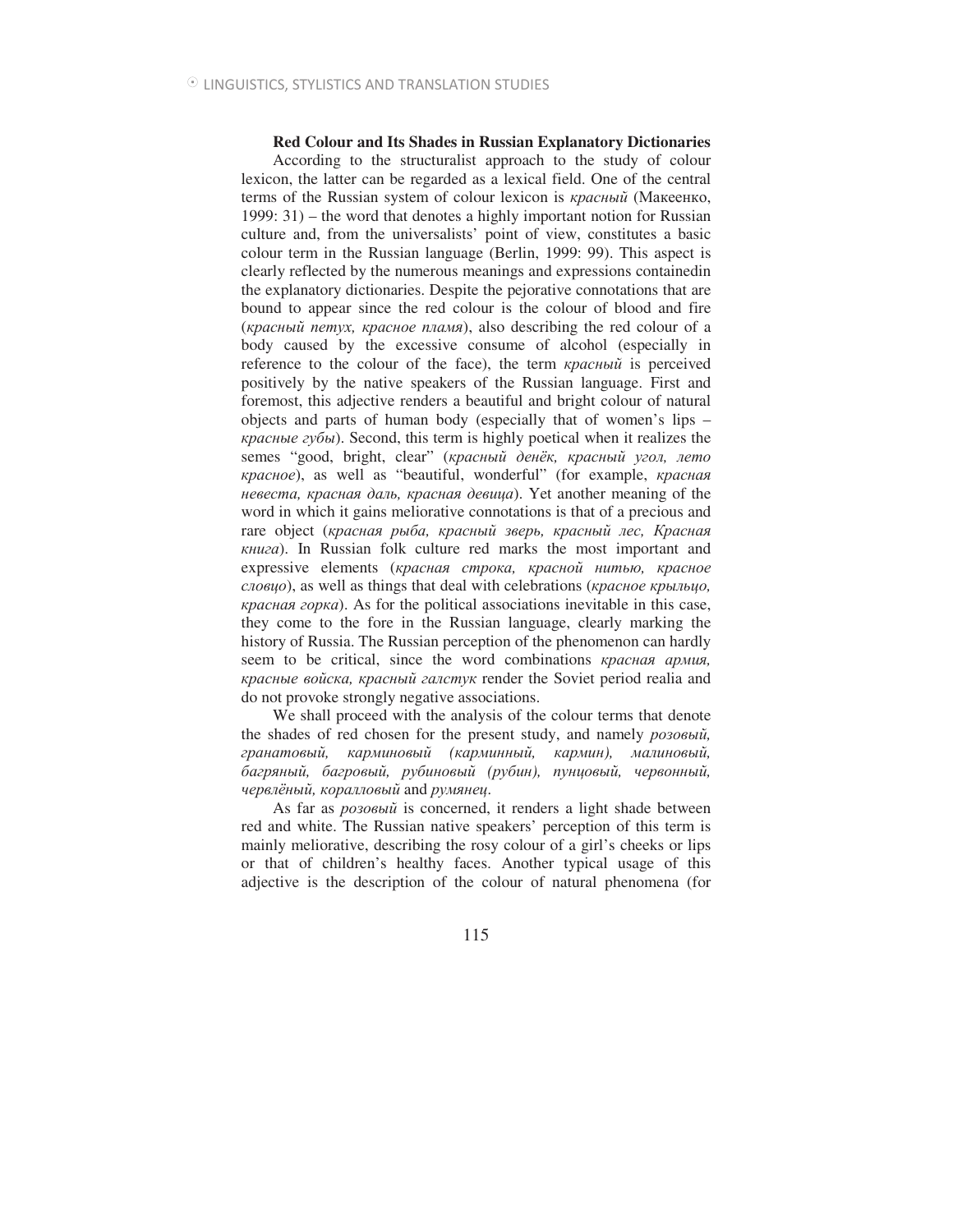example, *розовая заря, розовые лучи*) and clothing (*розовая* ленточка, розовое платье). A highly significant meaning is that of an optimistic attitude (sometimes even an excessively optimistic one) and a naive outlook on life (for example, *розовая любовь, розовые* надежды, розовые мечты, смотреть сквозь розовые очки, видеть в розовом свете etc.).

The term *гранатовый* stems from the name of a precious stone and, at the same time, of a fruit – *apanam* – and describes a deep and dark red colour. The examples adduced by the explanatory dictionaries of the Russian language demonstrate that this lexeme is mainly used in its literal meaning, whereas the chromatic seme is present implicitly.

The colour adjective *карминный*, as well as its less usual version  $\kappa$ *ap MuHo Bbu i* stem from the name of the respective paint –  $\kappa$ *ap MuH* – of a bright red colour. The phrases exemplifying the use of these words in a sentence demonstrate that they appear in the description of the colour of fruits (карминная хурма) and lipstick (карминная губная помада).

Another colour term that is to be discussed in the present analysis is *малиновый*. It describes a dark colour between red and violet akin to that of raspberry, whose name in the Russian language  $-$  *ManuHa*  $-$  is the origin of the word under discussion. As far as the connotations of the term are concerned, it can be affirmed that Russian native speakers tend to perceive it in a positive way: apart from its use in the descriptions of the colour of fabric, clothes and rosy cheeks, малиновый also acquires other meanings, becoming the synonym of the words "good" or "pleasant" (like, for example, in малиновая жизнь), whereas the Russian expression *малиновый звон* presupposes a very pleasant and soft sound that resembles the timbre produced by the bells.

The following pair of terms – багровый and багряный – presents a special interest for our research. At first sight, these words that render a shade between red and deep blue or violet are perfect synonyms; the first one even describes the second one in all the three explanatory dictionaries used for our comparative analysis. At the same time, the study of the sentences offered by these dictionaries reveals major discrepancies in the perception of the two terms: the adjective  $\delta$ *aгровый* has proved to be perceived negatively, describing the colour of fire, smoke and scars, whereas the colour word багряный is a poetic term that is used in the combinations like *багряный убор (леса), багряная заря,* rendering the colour of beautiful natural phenomena. Another term that refers to the same tinge of red is *пунцовый*. Like *багряный*, this term, as орроеd to багровый, acquires meliorative connotations, describing the beautiful colour of a girl's cheeks and lips, sunset, fabric and clothing.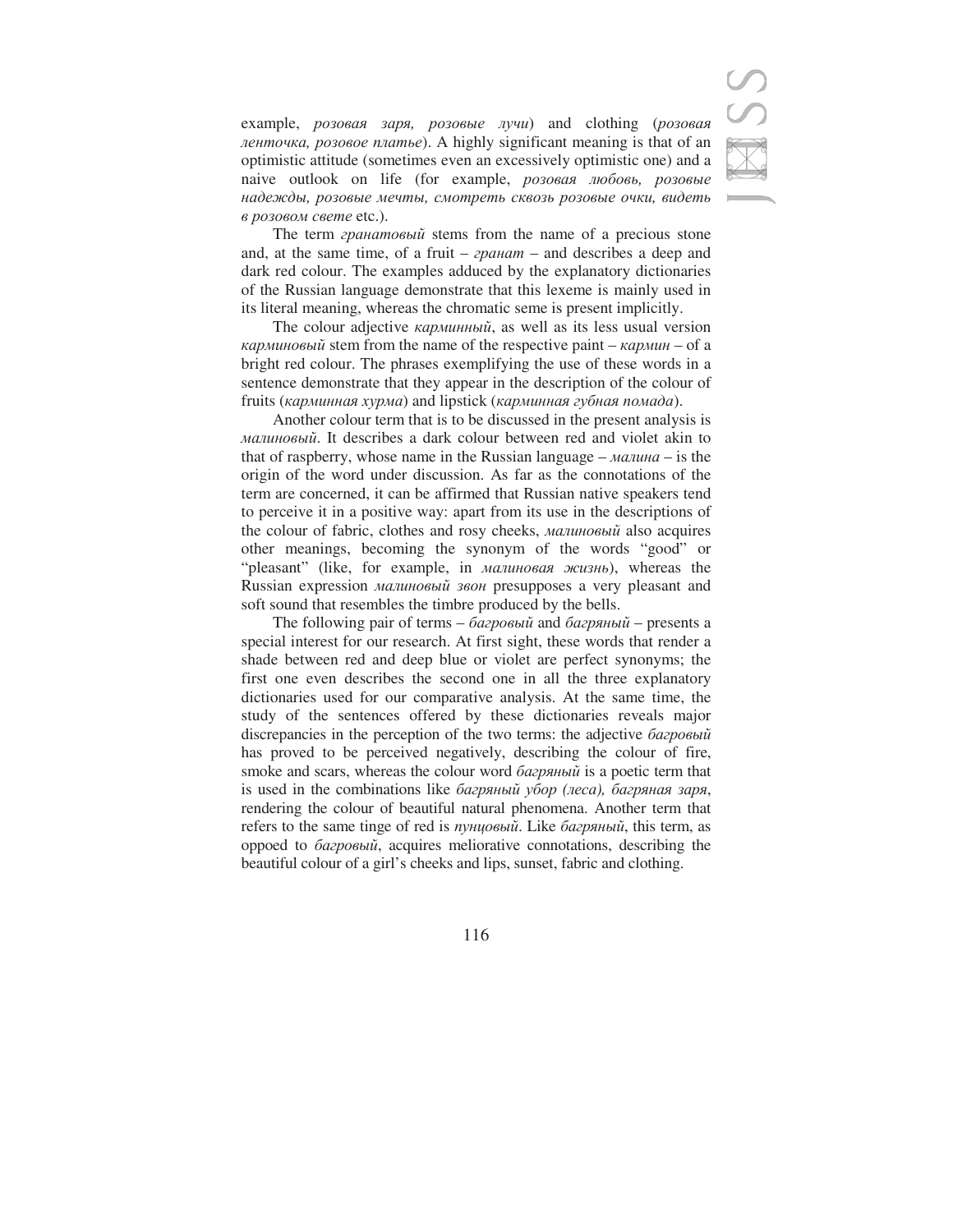The chromatic adjective *рубиновый* is an indirect colour term that stems from the name of a precious stone  $-py\delta u$ . The examples in which this lexeme renders the colour of berries and wine gain special level of expressivity and metaphorization, clearly standing out in the sentence.

The colour term  $\psi$ *uepson ubility* – the following element under analysis in the present research – is stylistically marked due to its obsolete character. According the explanatory dictionaries, this adjective stems from the name of pure gold – *червонное золото* – that has a shade of red; the examples from the dictionaries demonstrate its use in the chromatic meaning in reference to the colour of jewellery; however, this word evokes two associations in the minds of Russian speakers that can be also found in the dictionaries under analysis – money (*червонеи*) and the game of cards (*yepeu*). As far as another obsolete word – *yepenë Hbu* – is concerned, it describes a dark shade of red; it is used as a colour of military objects such as flags or shields.

Yet another term that will be subjected to the analysis in this section of the paper is *kopannosuu*. Derived form the Russian noun , it denotes a bright red colour of corals, used in the description of the colour of lips and clothing.

The last chromatic word under the analysis in this paper is *румянец*. This noun is an indirect colour term which is mainly used with a view to describe the rosy colour of a girl's face or that of the cheeks of a healthy and beautiful person; thus, it is positively perceived by the native speakers of the Russian language. Another possible use of this word is when it denotes the colour of the reflected light of the sunrise or the sunset; in these cases the respective colour term endows the sentence with a high level of poetization and expressivity.

To sum up, the material offered by the Russian explanatory dictionaries allows us to arrive at the following conclusions. First, the Russian colour terms denoting red acquired both pejorative and meliorative connotations; the latter, however, tend to predominate. As far as the central colour term  $-\kappa$ *pachu* $\tilde{u}$  – is concerned, it is extremely rich from the associative and emotional points of view, developing a large number of associations. The majority of these associations are positive, since the respective adjective describes beautiful, precious and important objects for the Russian people, whereas the political associations are not perceived negatively. As for the tints of red, they tend to acquire meliorative connotations (with the exception of the word багровый), used in the descriptions of nice complexion, clothing and natural phenomena.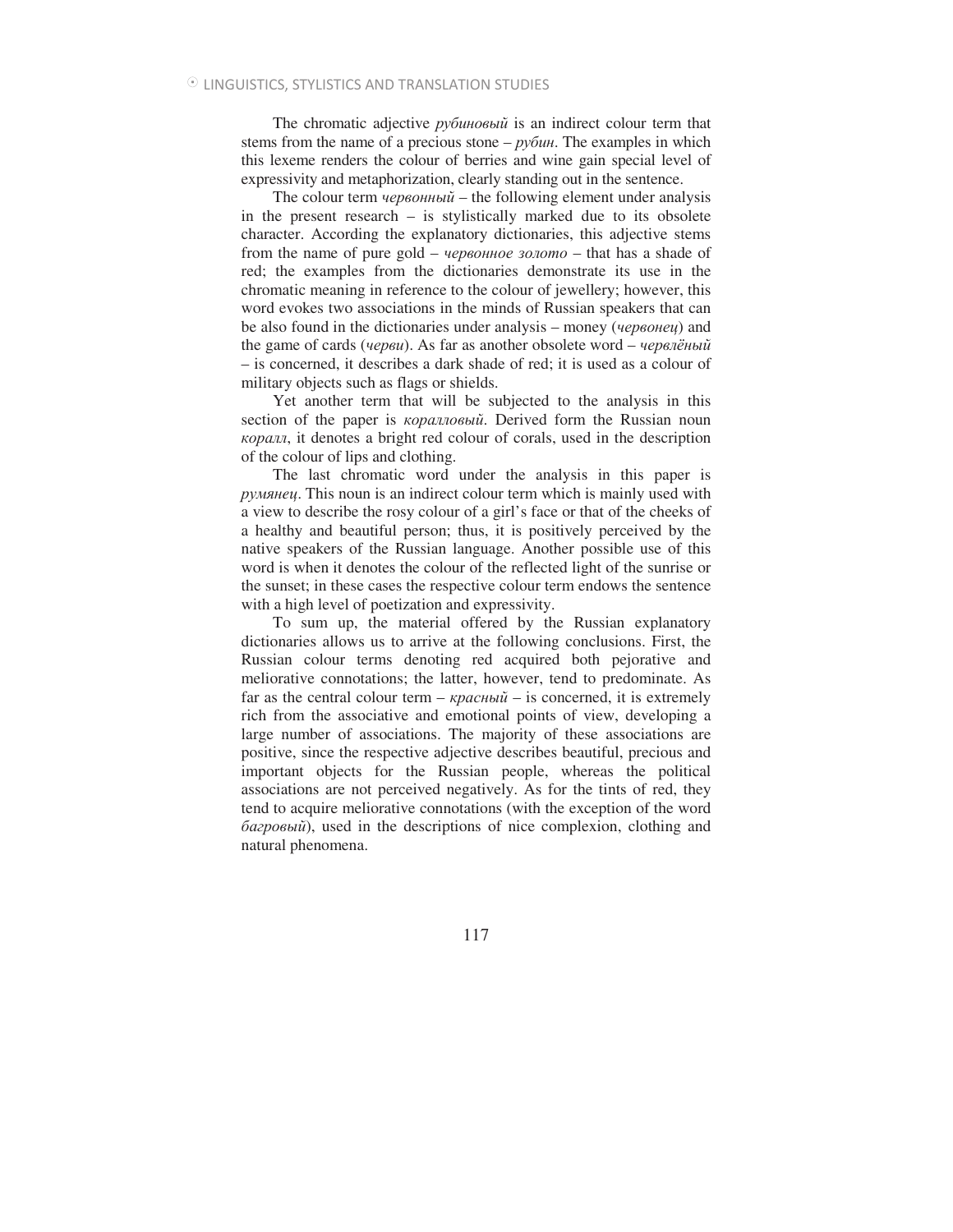## **Red and Its Shades in Italian Explanatory Dictionaries**



The following part of the paper will be concentrated around the Italian colour terms that denote tints of red, and namely *rosa, roseo, rosato, rossastro, rossiccio, granata, vermiglio, scarlatto, ciliegia,*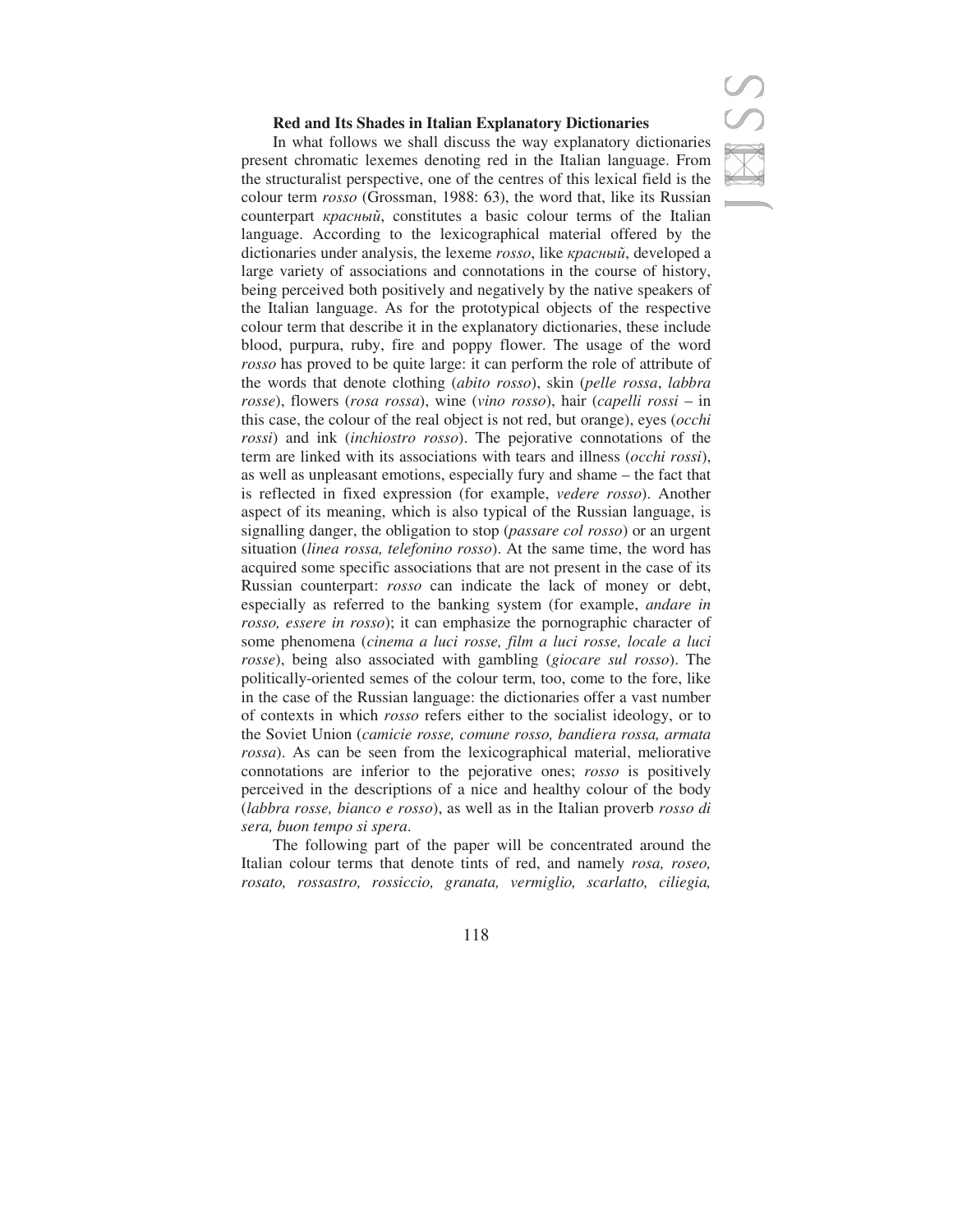*rubino, rossore, cremisi* and *corallo*. The adjective *rosa* stems from the noun with the same form that stands for the name of a flower and renders its most common colour – the one between white and red. It should be mentioned in this connection that the Italian language has a special colour term for naming a highly intense and bright shade – the fixed phrase *rosa shocking* borrowed from the English language. The connotations of this colour term are mainly meliorative: *rosa* is used in order to describe a woman's appearance, for example, face, skin, cheeks or lips, as well as clothing (*vestito rosa, gonna rosa*) or natural phenomena (*nuvole rosa*); generally speaking, it may be referred to anything relating to women (*campionato rosa, fiocco rosa*). Moreover, the respective word acquires figurative meanings in such expressions as, for example, *letteratura rosa* or *romanzo rosa*, rendering the idea of a sentimental story, or *vedere tutto rosa*, referring to an optimistic outlook on life. The explanatory dictionaries also indicate the associations of these terms with sport, and namely with cycling (*maglia rosa*). The pejorative connotations of the word *rosa* stand out in two cases: first and foremost, as a noun it can denote the reddening of skin caused by the bite of an insect; second, negative associations appear in the expression *balletti rosa* whose meaning is "erotic meetings of adult men with young girls".

Another lexeme that denotes the same colour is *roseo*; the contexts present in the Italian explanatory dictionaries indicate the fact that this word is positively perceived by the native speakers of the Italian language and can be used for the description of a girl's complexion (*viso roseo*), flowers (*petali rosei*) and natural phenomena (*alba rosea*). In its figurative meaning, the respective word refers to optimist, happy and peaceful ideas and attitudes (*speranze rosee, vedere tutto roseo*).

As far as the word *rosato* is concerned, it constitutes a synonym of the words mentioned above. It is used, first and foremost, in the descriptions of a woman's appearance (for example, *labbra rosate, guance rosate*), whereas as a noun this word can denote the material of the respective colour. Other possible uses of this term include a type of wine (*vino rosato*), as well as the colour of natural phenomena (*il rosa del cielo*). The lexeme under discussion is, in the majority of cases, a perfect synonym of the term *roseo*; however, it should be mentioned in this connection that *rosato*, according to the explanatory dictionaries, maintains its close connection to the noun from which it was formed, whereas *roseo* approaches the word *rosa* in its meliorative connotations (the associations with optimism).

The next term subject to our analysis in this chapter is *rossastro*; being a derivative from the word *rosso*, it denotes a darker and more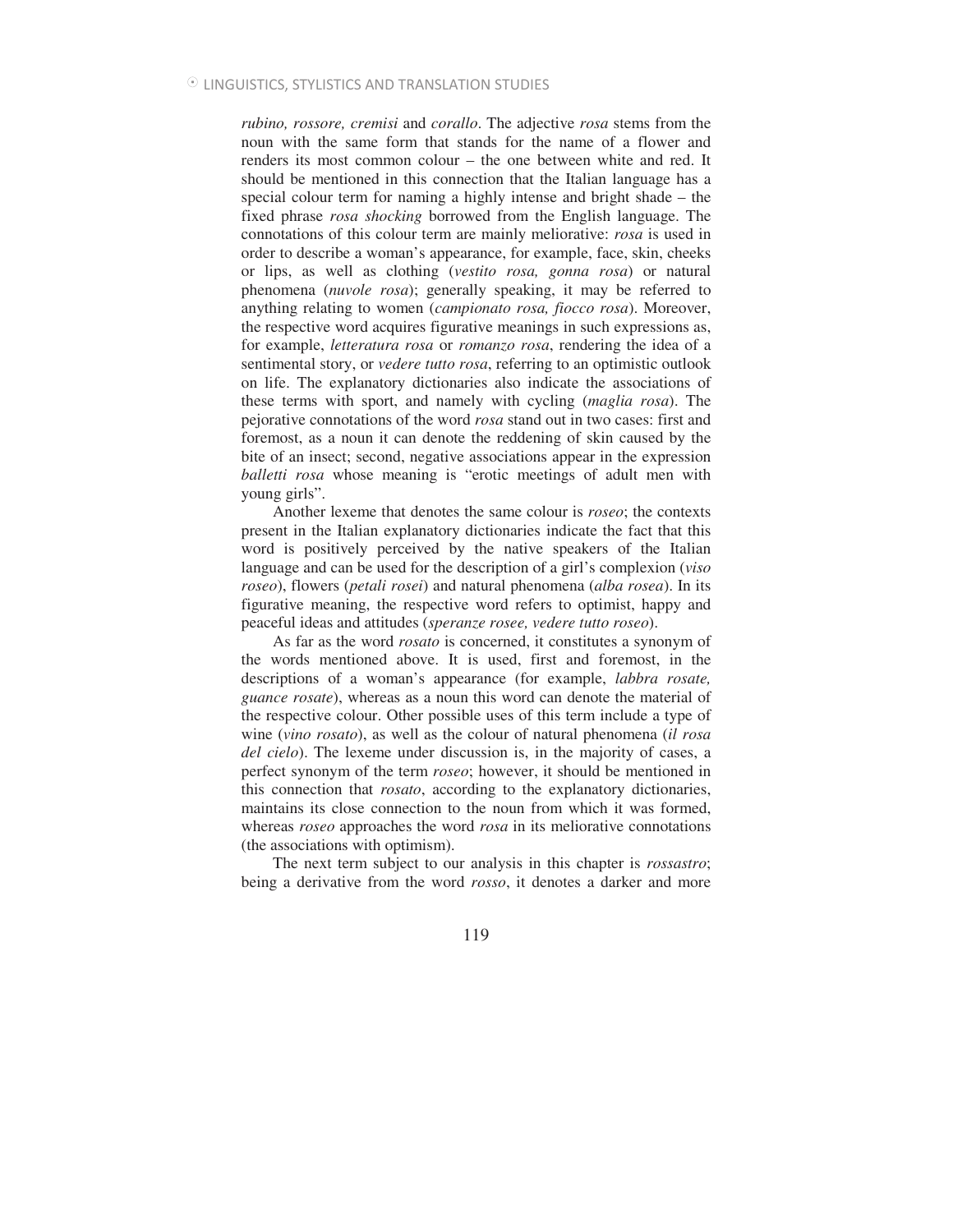faded shade of red and mainly appears in the description of the colour of light or fire (for example, in *un bagliore rossastro, la luce rossastra, le fiamme rossastre*). A synonym of this chromatic word is the adjective *rossiccio*; however, the explanatory dictionaries lack the contexts in which it can be used.

Yet another colour term that denotes a shade of red is *granato/granata*. Its chromatic semes developed from the non-chromatic ones – *granato/granata* can stand for a precious stone or dark red fruit. The usages of this word in the chromatic meaning include the contexts in which it describes clothing (for example, *abito granata*), fabric (*seta di colore granato*) or other objects (*un tappeto granata*). Among the associations of the term there is also sport: *granata* can be used with reference to the Torino team (for example, *calciatore granata, il tifo granata*).

*Vermiglio* is another colour word that denotes the red colour, and namely its bright and vivid shade. It is used as an attribute to the nouns that denote fabric (*tessuto vermiglio*), stones (*rubino vermiglio*) or surrounding environment (*vespero vermiglio*).

As far as the colour term *scarlatto* is concerned, it describes a bright red colour that defines a nice tinge of flowers (*rose scarlatte, fiori scarlatti*), face (*guance scarlatte*), fabric (*una stoffa di un bellissimo scarlatto*) or other objects (*tappeto scarlato*). At the same time, we should also mention its pejorative connotations: in some contexts it describes the change of the colour of a person's face caused by unpleasant emotions, especially shame (for example, in *farsi scarlatto in viso, diventare scarlatto per la vergogna*).

In what follows, we shall analyse two indirect colour terms – *ciliegia* and *rubino*. The primary meaning of the former is that of a berry of a bright and intense red colour; however, it can also be used in the respective chromatic meaning. The explanatory dictionaries of the Italian language provide the examples in which it tends to describe the colour of clothing (*un abito rosso ciliegia, una cappa color cilieggia, un vestito ciliegia*). As for *rubino*, it should be mentioned that its main meaning is a precious stone of an intense red colour; the explanatory dictionaries also underline its use as a colour term – *rubino* is figuratively used in fiction in order to describe the red of the lips (*della tenera bocca i bei rubini*), as well as that of other objects (for example, *uno smalto rosso rubino*).

The next word subject to our analysis is another indirect colour term – *rossore*. This noun is negatively perceived by the native speakers of the Italian language, since it denotes the red colour of a face that is provoked by unpleasant emotions such as anger or shame. This meaning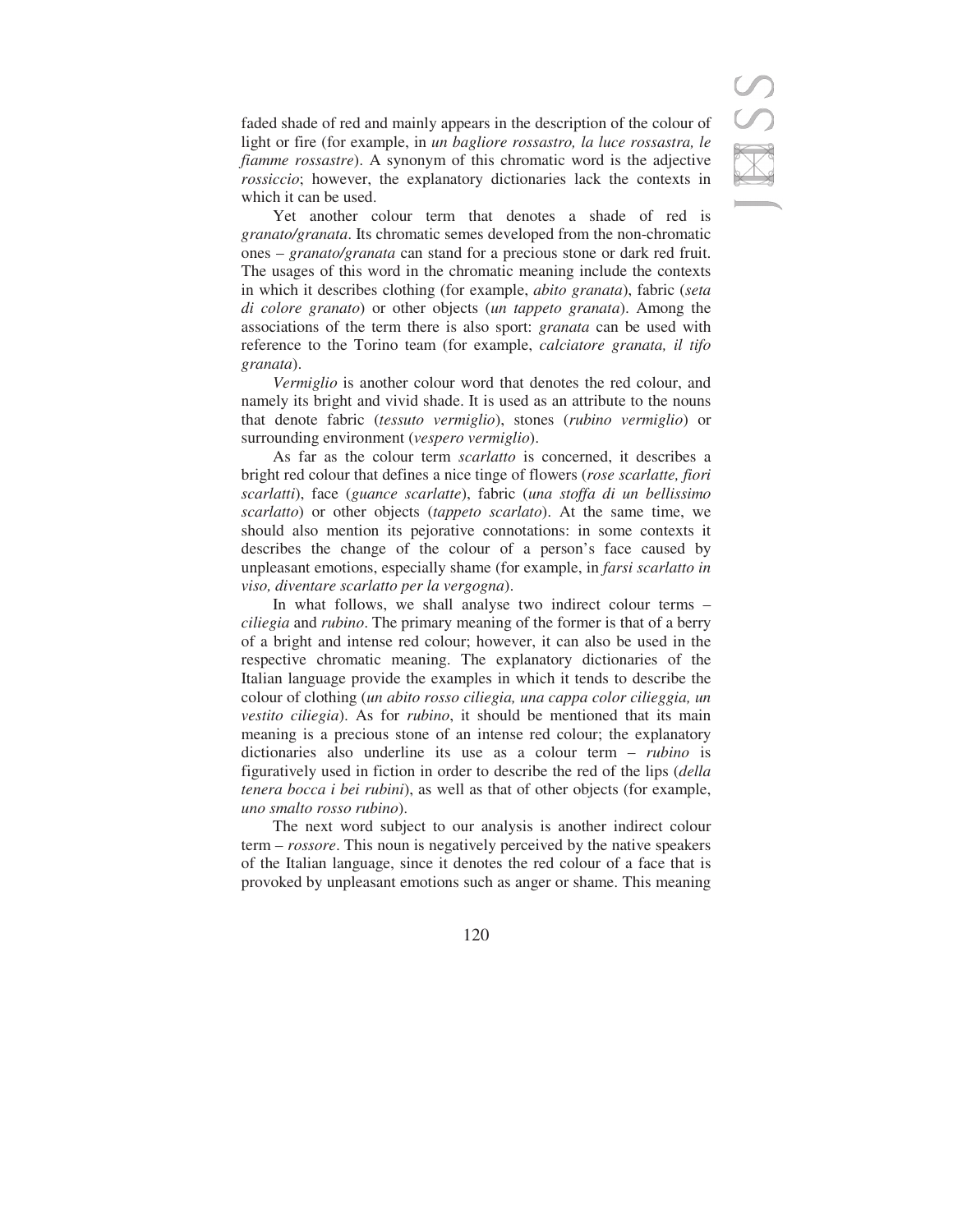is reflected in a number of expressions, for example, *sentirsi salire il rossore alle guance, uomo senza rossore, non sentire rossore* sau *il rossore è sparito dalla sua faccia*. A neutral meaning of the term that is present in the explanatory dictionaries – as a noun that denotes the red colour; however, it is marked as literary and obsolete.

Another Italian adjective that denotes a bright red colour is *cremisi*; as for its use, the only example provided by the explanatory dictionaries presents it as an attribute to a noun that denotes fabric (*dammasco cremisi*).

The last word under analysis in this article is *corallo*; its main meaning is, again, a non-chromatic one; however, its use as a colour term is demonstrated in the contexts adduced by the explanatory dictionaries. Thus, in its figurative meaning, the word *corallo* appears in literary texts with a view to describing a bright red colour characteristic of the homonymous substance, also denoting the colour of lips (*labbra di corallo*), fabric (*seta corallo*) or clothing (*un vestito rosso corallo*).

The analysis presented above has pointed to the following conclusions. First and foremost, the study of the way in which the colour terms denoting red are presented in the Italian explanatory dictionaries has demonstrated that their associations and connotations are quite varied. As far as *rosso* is concerned, it does acquire some meliorative connotations; however, in the majority of cases it is perceived negatively by the native speakers of the Italian language, indicating an unpleasant, dangerous or urgent situation and being associated with illness and negative emotions. As for the lexemes denoting the shades of red, it should be highlighted that the majority have acquired meliorative connotations, describing a nice colour of a person's face (especially, that of cheeks and lips), fabric, clothing and natural phenomena. At the same time, some colour words, such as *scarlatto*, *rosa* sau *rossore*, have acquired pejorative connotations because of their connection with anger, shame and vulgar behaviour.

#### **Conclusions**

As a result of the lexicographical analysis, the present study has arrived at the following conclusions. First and foremost, the colour terms denoting red in both Russian and Italian have acquired meliorative and pejorative connotations; they are perceived both positively and negatively by the native speakers of the two languages under discussion. We have also tried to demonstrate the exceptional richness of the associations and the vast usage of the words rendering the red colour, as well as its shades in both languages – the fact that points to their special importance for the Italian and Russian cultures. Thus, the associations common for both analysed languages are realized when the terms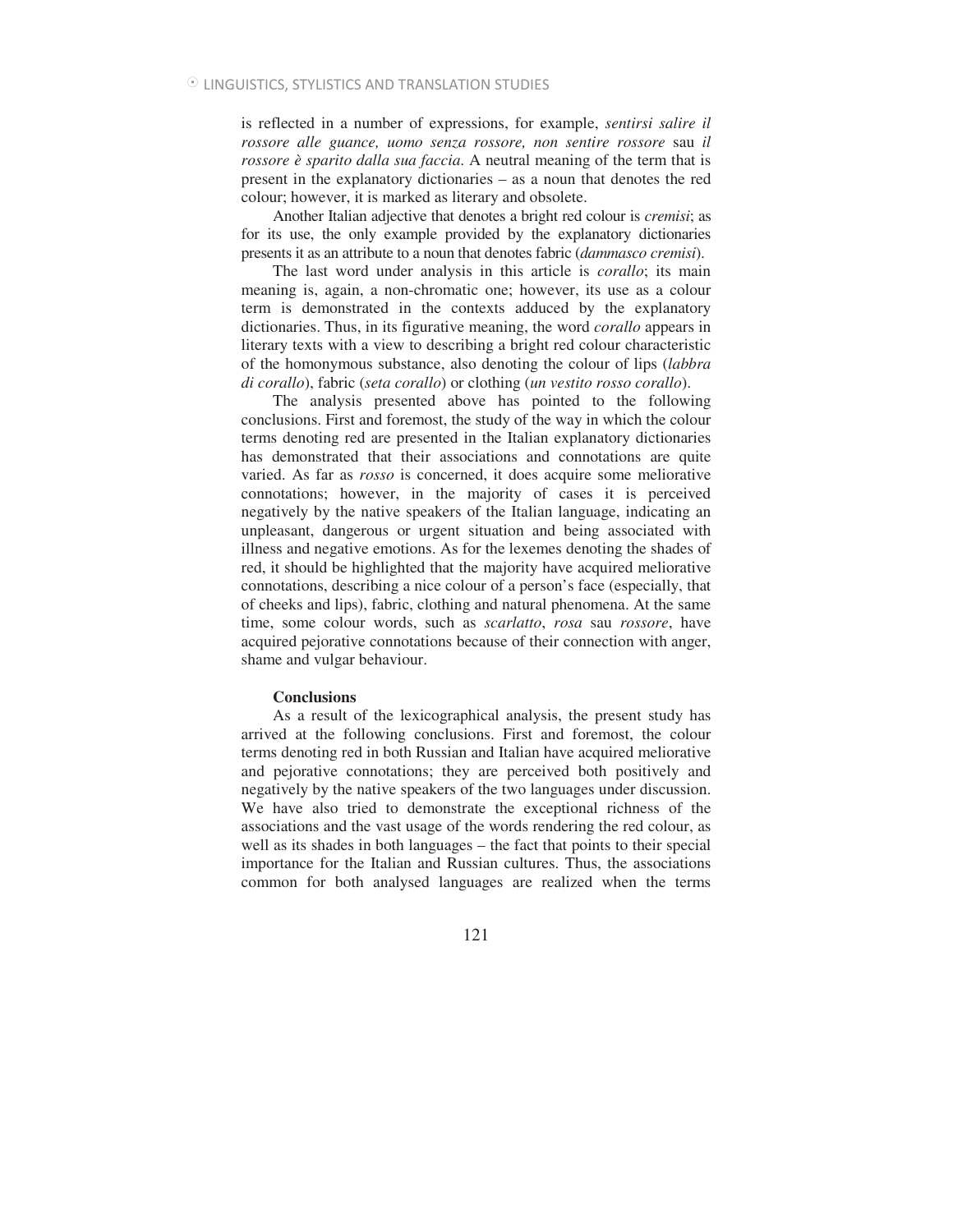describe a nice and healthy complexion, beautiful natural phenomena and material objects, whereas its pejorative connotations come to the fore when it is referred to blood, illness, negative emotions or danger.

At the same time, our study has revealed some substantial discrepancies concerning the perception of the colour terms under analysis. First, the Russian lexeme *красный* has developed a great number of positive associations in course of time – the fact that is reflected in its semes such as "good", "beautiful", and "precious"; in the case of its Italian counterpart, meliorative connotations are inferior to the pejorative ones, and the respective lexeme develops the associations with the notions of debt, pornography and gambling that are absent from the Russian language. Another discrepancy consists in the associations of the Italian terms *rosa* and *granata* with sport, as well as erotic associations of the adjectives *rosso* and *rosa* that have not been revealed in the case of the Russian lexemes. More discrepancies can be observed at the connotative level concerning the terms that are usually considered to be counterparts, suggested as a direct correspondence by bilingual dictionaries. The chromatic nouns *pyмянец* and *rossore* constitute such a case: the Russian word acquires meliorative connotations, whereas its Italian counterpart is negatively perceived by the native speakers of the respective language.

## **REFERENCES:**

Berlin, Brent, Kay, Paul, *Basic Color Terms: Their Universality and Evolution*, Leland Stanford Junior University, 1999.

Gabrielli, Aldo, *Grande Dizionario Italiano,* Hoepli, 2015. Online version: www.grandidizionari.it/Dizionario\_Italiano.aspx (accessed on 29.03.2016).

Грановская, Л.М., *Прилагательные, обозначающие цвет, в русском языке*  $XVII - XX$   $66$ ., PhD thesis summary, Moscow, 1964.

Grossman, Maria, *Colori e lessico: studi sulla struttura semantica degli aggettivi di colore in catalano, castigliano, italiano, romeno, latino ed ungherese*, Tübingen, Gunter Narr Verlag, 1988.

Гюббенет, И.В., Черезова, Т.Л., "Цветовое пространство в русском и английском языках" in *Категоризация мира: пространство и время.*  $M$ атериалы научной конференции, Moscow, 1997.

Харченко, В.К., *Словарь цвета: новые материалы, полная электронная* версия, Moscow, Изд-во Литературного института им. А.М. Горького, 2013.

*Il Grande Dizionario Garzanti Della Lingua Italiana,* Rome, Garzanti, 1987.

Кезина, С.В., Семантическое поле цветообозначений в русском языке (диахронический аспект), PhD thesis, Penza State Pedagogical V.G. Belinskii University, 2005.